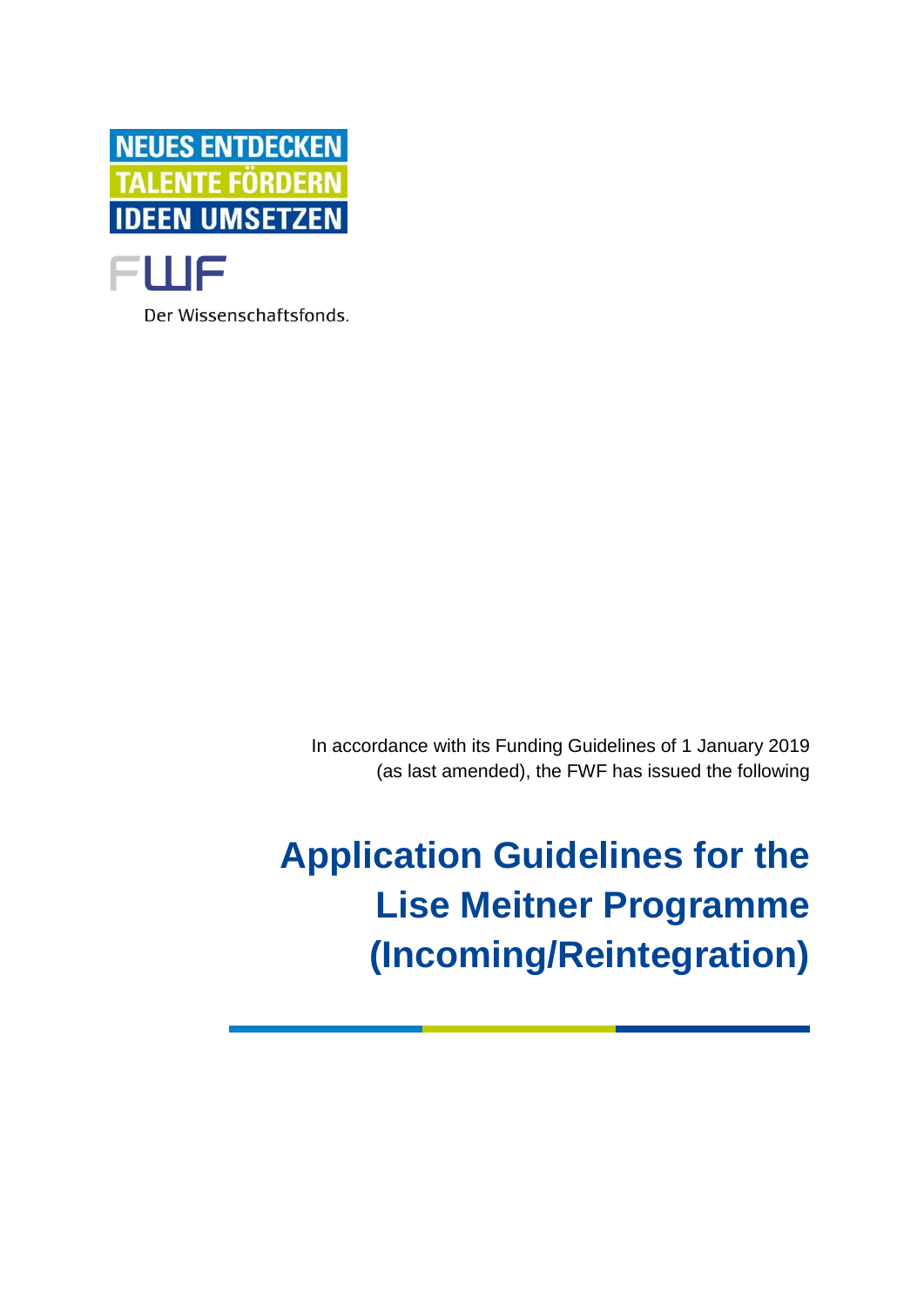

# **Table of contents**

| 1.                                                                         |                                                                          |        |                                                                  |  |
|----------------------------------------------------------------------------|--------------------------------------------------------------------------|--------|------------------------------------------------------------------|--|
|                                                                            | 1.1.                                                                     |        |                                                                  |  |
|                                                                            | 1.2.                                                                     |        |                                                                  |  |
|                                                                            | 1.3.                                                                     |        |                                                                  |  |
|                                                                            | 1.4.                                                                     |        |                                                                  |  |
|                                                                            | 1.5.                                                                     |        |                                                                  |  |
|                                                                            | 1.6.                                                                     |        |                                                                  |  |
|                                                                            | 1.7.                                                                     |        |                                                                  |  |
| 2.                                                                         |                                                                          |        |                                                                  |  |
|                                                                            | 2.1.                                                                     |        |                                                                  |  |
|                                                                            | 2.2.                                                                     |        |                                                                  |  |
|                                                                            |                                                                          | 2.2.1. |                                                                  |  |
|                                                                            |                                                                          | 2.2.2. |                                                                  |  |
|                                                                            |                                                                          | 2.2.3. |                                                                  |  |
|                                                                            | 2.3.                                                                     |        |                                                                  |  |
|                                                                            |                                                                          | 2.3.1. |                                                                  |  |
|                                                                            |                                                                          | 2.3.2. |                                                                  |  |
|                                                                            |                                                                          | 2.3.3. | Annex 2: CVs and description of previous research achievements11 |  |
|                                                                            |                                                                          | 2.3.4. |                                                                  |  |
|                                                                            |                                                                          | 2.3.5. |                                                                  |  |
|                                                                            |                                                                          | 2.3.6. |                                                                  |  |
|                                                                            |                                                                          | 2.3.7. |                                                                  |  |
|                                                                            | 2.4.                                                                     |        |                                                                  |  |
|                                                                            | 2.5.                                                                     |        |                                                                  |  |
|                                                                            | 2.6.                                                                     |        |                                                                  |  |
|                                                                            | 2.7.                                                                     |        |                                                                  |  |
| 3.                                                                         |                                                                          |        |                                                                  |  |
| 4.                                                                         |                                                                          |        |                                                                  |  |
| 5.                                                                         | Compliance with legal requirements and standards of research integrity16 |        |                                                                  |  |
| 6.                                                                         |                                                                          |        |                                                                  |  |
| APPENDIX:  Notes and questions for reviewers in the Lise Meitner programme |                                                                          |        |                                                                  |  |
|                                                                            |                                                                          |        |                                                                  |  |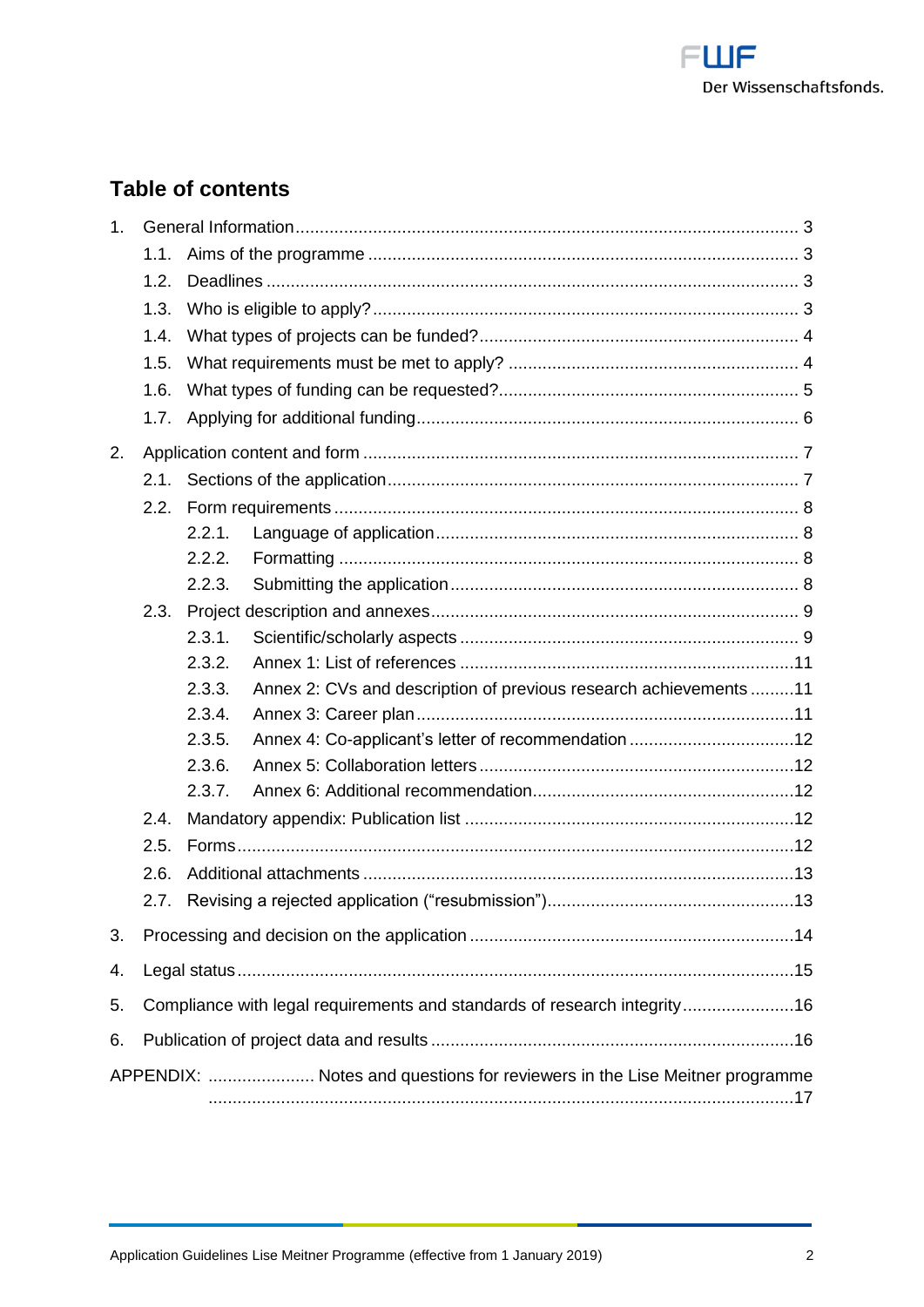

## <span id="page-2-0"></span>**1. General Information**

## <span id="page-2-1"></span>**1.1. Aims of the programme**

The "Lise Meitner" training and career development programme aims to

- attract highly qualified researchers of all disciplines from abroad to research institutions and research programmes in Austria and take targeted measures that provide them with a maximum of support in their research work and career development during the postdoc stage. Mentoring by the co-applicant is an especially important part of this programme;
- create added value through the research cooperation between co-applicants and the Lise Meitner Fellows by opening up new fields of research, by establishing new research approaches, methods, processes, and techniques, and by sustainably enhancing the quality of research at the host institutions;
- integrate fellows into the research institutions and thus generate "brain gain";
- **promote cooperation between Austrian researchers and the Lise Meitner Fellows' coun**tries of origin:
- **Provide researchers who have been outside Austria for a long period of time with the** opportunity to re-establish themselves at an Austrian research institution during the postdoc stage.

## <span id="page-2-2"></span>**1.2. Deadlines**

There are no submission deadlines for this programme; applications can be submitted at any time.

## <span id="page-2-3"></span>**1.3. Who is eligible to apply?**

The following researchers are eligible to apply:

- **Incoming**: Postdocs from abroad who do not fulfil the [territoriality principle](https://www.fwf.ac.at/fileadmin/files/Dokumente/Antragstellung/glossary_application-guidelines.pdf) at the time of submitting the application. This means that an application may only be submitted by researchers whose main place of residence has been in Austria for less than three of the last ten years and who have not worked continuously in Austria for the last two years.
- *Reintegration*: Postdocs whose main place of residence has been outside of Austria for at least four years at the time of application (regardless of whether they fulfil the [territoriality principle\)](https://www.fwf.ac.at/fileadmin/files/Dokumente/Antragstellung/glossary_application-guidelines.pdf) and who are seeking to re-establish themselves at an Austrian research institution through the Lise Meitner Programme.

Applicants for a Lise Meitner Fellowship must have

 A doctoral degree (PhD). An application may be submitted at an earlier point in time if all the other requirements are fulfilled and if it appears that the applicant will receive the official doctoral degree (PhD) within the average processing period (approx. four months).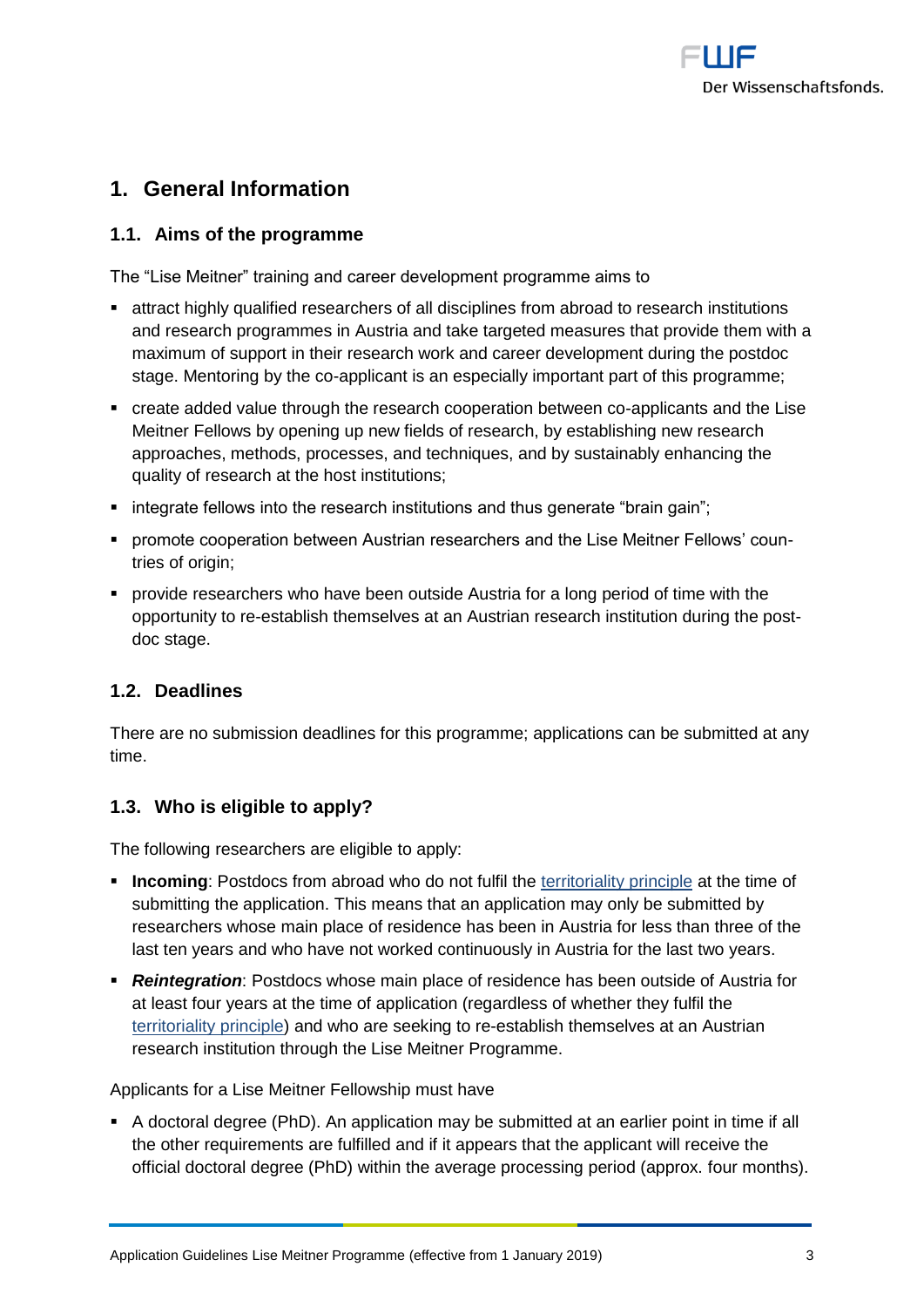

 a co-applicant at the Austrian research institution where the project will be carried out. Please note that the number of ongoing/ approved projects in which one researcher can serve as co-applicant is limited to a total of two projects (either a Lise Meitner and a Hertha Firnberg project or two Lise Meitner projects), and that the submission of another application as co-applicant is not permitted until 12 months before the end of one of these ongoing/approved projects).

Please note that there are limits to the number of ongoing/approved projects in which one researcher can serve as principal investigator. Further information on restrictions concerning the number of ongoing projects and limits on the submission of applications can be found at [Restriction](https://www.fwf.ac.at/fileadmin/files/Dokumente/Antragstellung/project_number_limit.pdf) on the number of projects.

## <span id="page-3-0"></span>**1.4. What types of projects can be funded?**

Funding may be requested for projects in the field of basic research that are clearly defined, convincingly described in terms of objectives and methods, and limited in time (no more than 24 months). Basic research refers to research that is knowledge-oriented and whose value is primarily defined by its significance for the advancement of science and scholarship. Aspects of a research project that go beyond the realm of science and scholarship may be mentioned, but they will not play a part in the assessment of whether the project should be fund-ed. Double funding is not permitted (see [Funding guidelines\)](https://www.fwf.ac.at/fileadmin/files/Dokumente/Ueber_den_FWF/Publikationen/FWF-relevante_Publikationen/fwf_foerderungsrichtlinien.pdf).

The **funding period** is 24 months.

#### **Additional information**

Part-time employment (at least 50%) is possible and, if applicable, must be indicated in the forms as well as the project description. However, the total duration of the requested project must not exceed 24 months.

Since this is an incoming programme, stays abroad (e.g., in connection with international cooperation arrangements, field work, etc.) must not exceed three months per project year.

<span id="page-3-1"></span>Researchers may only serve once as the principal investigator of a Lise Meitner project.

## **1.5. What requirements must be met to apply?**

Applicants must show that they possess the research qualifications needed to carry out the project by means of a publication record over the last five years commensurate with their career stage, which demonstrates their international visibility.

The following criteria are decisive in assessing an applicant's publication record and initiating the review process:

**Peer review**: All the publications listed (or more than half in the case of the humanities) must have been subject to a quality assurance procedure in line with high international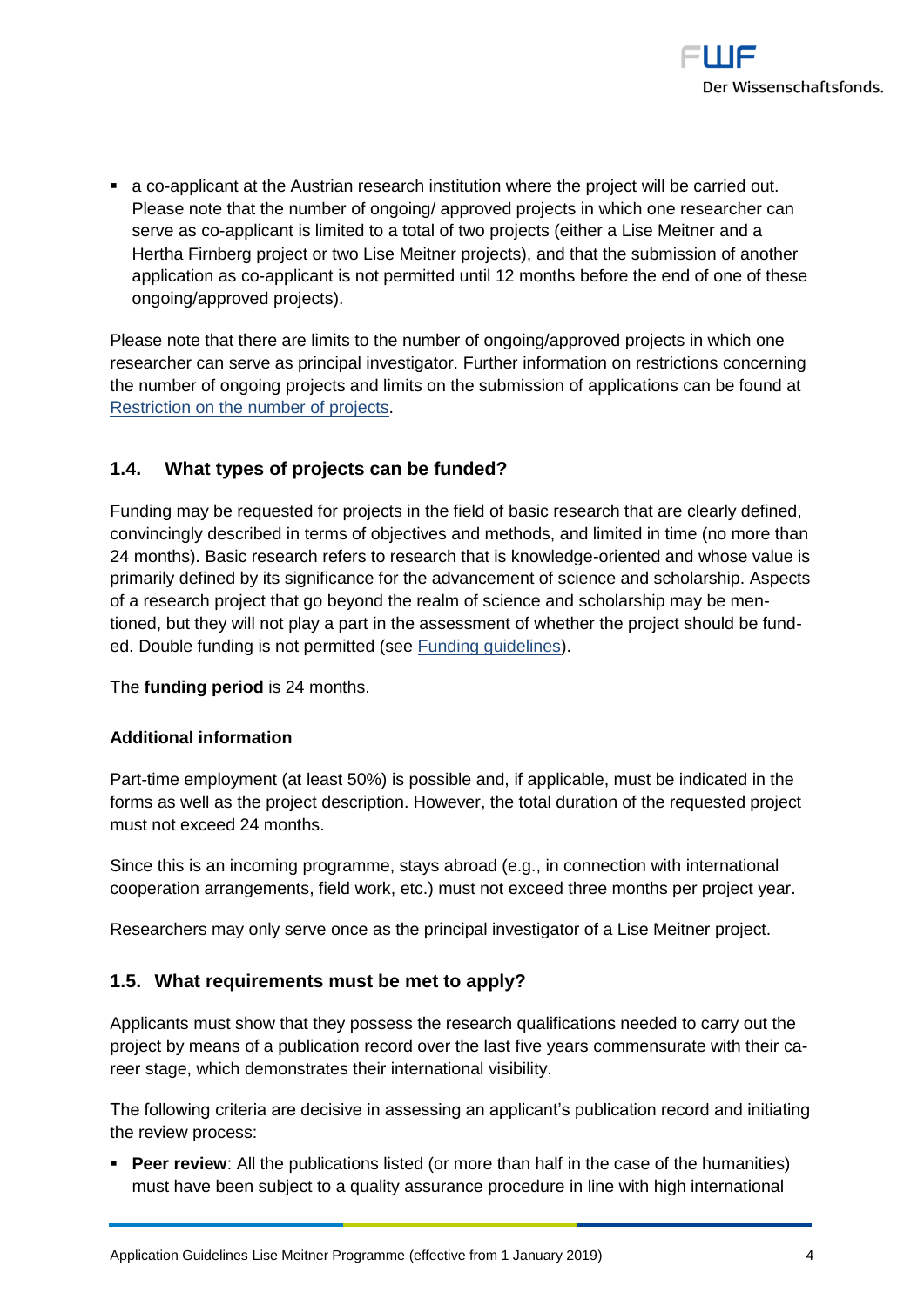

standards, which usually means that journals should be listed in the Web of Science, Scopus, or the Directory of Open Access Journals (DOAJ). For journals not listed in those databases, or monographs, edited volumes or contributions therein, or other publication types, the peer-review procedure must be documented on the publisher's website to which applicants should provide a link. Should no such documentation be available on the website, it is the applicant's responsibility to provide evidence that the publication has been subject to an appropriate quality assurance procedure.

- **Number and quality** of the applicant's publications must be commensurate with his/her career stage. At least two publications must be peer-reviewed and internationally visible publications with a substantial and independent contribution on the part of the applicant.
- **International nature:** In the natural sciences, life sciences, and social sciences, most of the publications listed must be in English. In the humanities and cultural studies, as well as arts-based research, most of the applicant's publications must have a wider than national reach.

Should an applicant fail to meet one or more of the above criteria, the applicant must include an explanation with the application. In cases of doubt, the decision-making bodies of the FWF shall decide whether the research qualifications are adequate.

## <span id="page-4-0"></span>**1.6. What types of funding can be requested?**

#### **Principal investigator's salary**

Meitner Fellows who have at least two years of research experience as a postdoc (since the date of conferral of the PhD) and can provide adequate proof of such experience receive a [senior postdoc salary.](https://www.fwf.ac.at/en/research-funding/personnel-costs/) Principal investigators who cannot show at least two years of postdoc experience receive a [postdoc salary.](https://www.fwf.ac.at/en/research-funding/personnel-costs/)

#### **Project-specific costs**

In addition to the principal investigator's salary, EUR 12,000.00 per project year is available for project-specific costs. Of those costs, up to EUR 2,000.00/year may be allocated for coaching or personal development.

#### **Publication costs**

As part of the [Peer-Reviewed Publications programme,](https://www.fwf.ac.at/en/research-funding/fwf-programmes/peer-reviewed-publications/) the FWF provides additional funding upon request for publications resulting from approved projects, up to three years after the end of the project.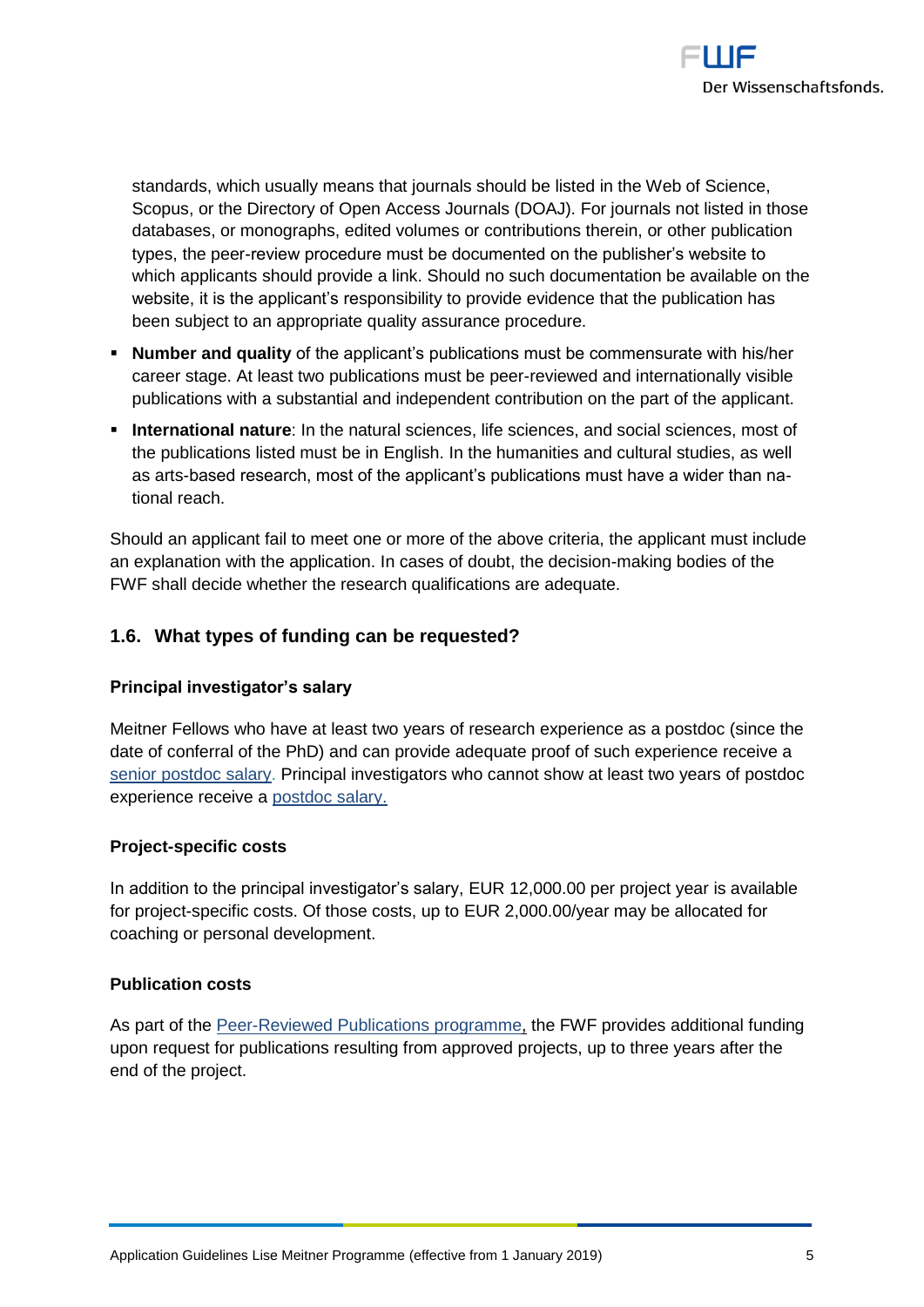

#### **Travel costs**

The principal investigator receives a travel subsidy. Funding can also be requested for the travel costs of family members (spouse/partner and children), provided that they will reside with the applicant in Austria for at least six months.

#### **Additional subsidy for children**

This is paid for children who will reside with the principal investigator in Austria for at least six months. The amount is EUR 1,500.00 (before taxes) per child per year and is prorated based on the actual stay of the child in Austria.

#### **Removal allowance**

A one-time lump-sum payment of EUR 2,200.00 (before taxes) is paid to help defray the additional costs of relocation. The FWF would like to point out that it cannot assist in arranging accommodation in Austria.

## <span id="page-5-0"></span>**1.7. Applying for additional funding**

Applicants for a Meitner project

- cannot submit parallel applications to the FWF for the same programme or for another programme for the promotion of junior researchers (Erwin Schrödinger, Hertha Firnberg, Elise Richter or Elise Richter PEEK). Applicants may apply for FWF funding in other programme categories by submitting a separate proposal, provided that they meet the application requirements of the respective programme;
- can also apply simultaneously to other agencies for funding for the planned research project. However, applicants are obliged to promptly notify the FWF in writing of such applications to other funding institutions as well as their decisions. The decision-making body of the FWF will decide whether and how much of the third-party funds will be deducted. If substantially identical applications are approved by other national and international funding bodies, and their scope of funding is sufficient to carry out the planned research project, the applicant must choose one of the approved grants. A combination is not permitted.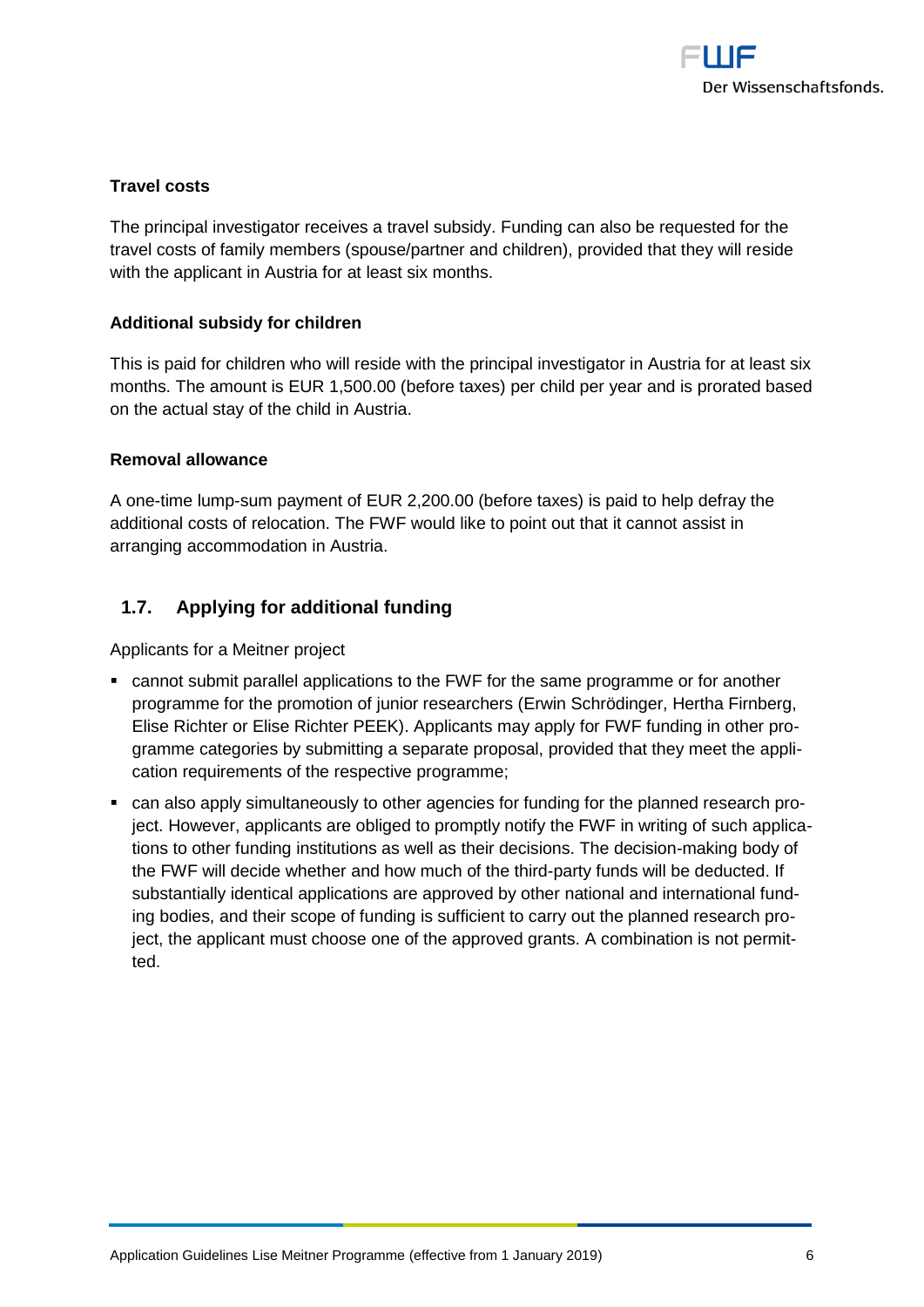

## <span id="page-6-0"></span>**2. Application content and form**

## <span id="page-6-1"></span>**2.1. Sections of the application**

For an application to be complete, it must contain the following sections:

- 1) **Academic abstract** in **English** comprising no more than 3,000 characters (incl. spaces; no formulas or special characters). The academic abstract will be used to inform potential reviewers about the project. The abstract must be divided into the following sections:
	- Wider research context / theoretical framework
	- **Hypotheses / research questions / objectives**
	- Approach / methods
	- **EXEC** Level of originality / innovation
	- **Primary researchers involved**

#### **2) Project description incl. annexes:**

**Project description of no more than 50,000 characters (incl. spaces) on no more than** 20 consecutively numbered pages, incl. table of contents, list of abbreviations, headings, figures, captions, tables, footnotes, etc.;

Please note that annexes are an integral part of the application and must be attached to the project description in the following order as part of the *proposal.pdf* file (see also Section 2.3)

- **Annex 1: List of References**
- Annex 2: Academic curricula vitae and description of previous research achievements
- **Annex 3: Career plan**
- Annex 4: Co-applicant's letter of recommendation
- Annex 5 (where applicable): Collaboration letters
- Annex 6 (optional): additional letter of recommendation

Attachments to be uploaded individually:

- **Mandatory:** publication list for the last five years, broken down into peer-reviewed and non-peer-reviewed see also Section 2.4).
- Where applicable: cover letter; list of reviewers to be excluded (see also Section 3); report on results or final report for follow-up applications, response(s) to reviews, for resubmissions; in the case of resubmissions, overview of all the changes made in the resubmitted application.

## **3) Completed forms**

- Required forms: *academic abstract, application* form, *Programme-specific data* and *Coauthors* form;
- Optional forms: *National / International cooperation arrangements* form.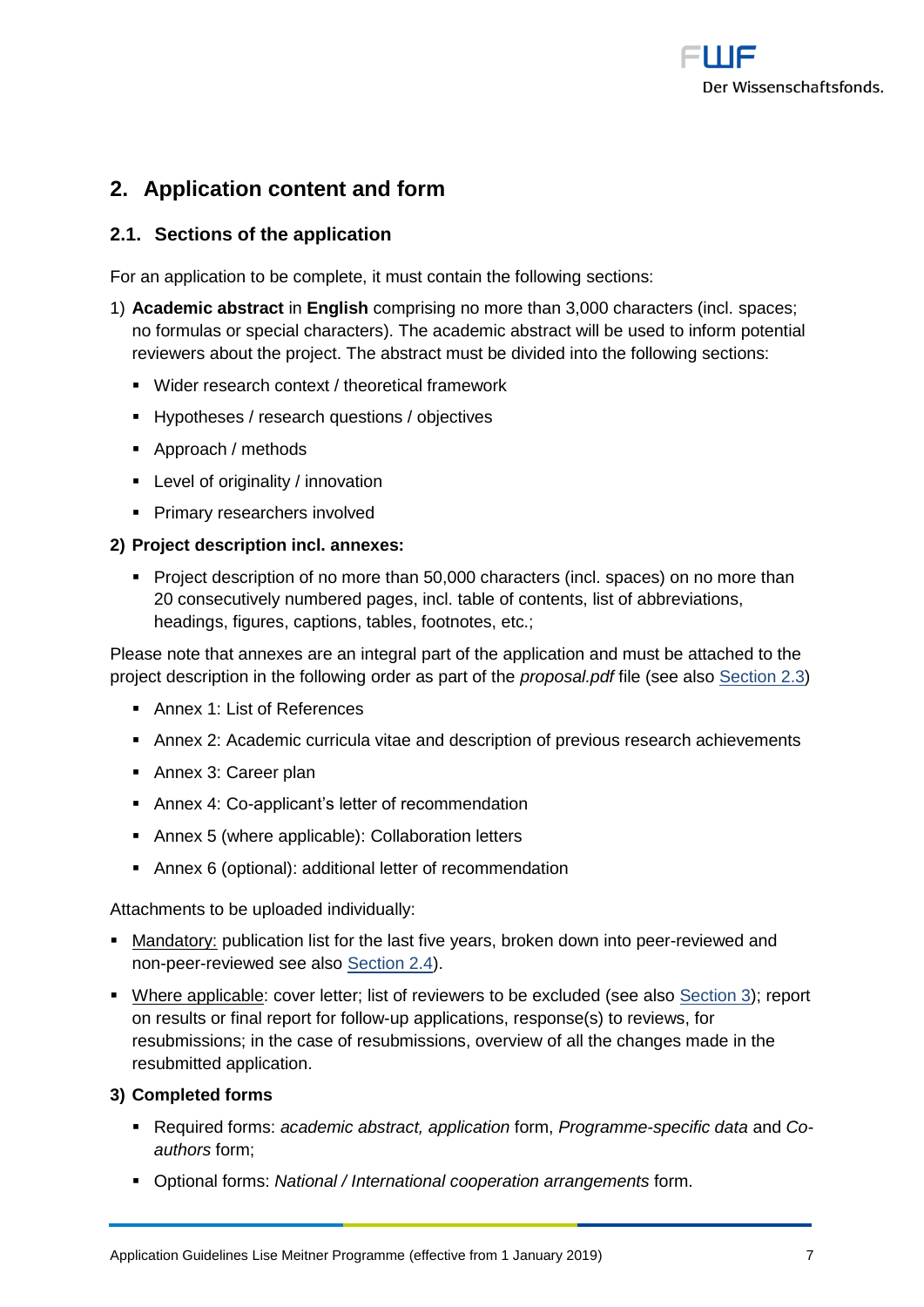

## <span id="page-7-0"></span>**2.2. Form requirements**

#### <span id="page-7-1"></span>**2.2.1. Language of application**

To allow applications to be reviewed by international experts, applications must be submitted in English. If desired, a version in German or another language may be added as a supplement; however, submission solely in German or another project-relevant language other than English is permitted only in exceptional cases. Such exceptions apply exclusively to applications from the fields of linguistic and literary studies which concern only texts in German or languages other than English. In all such cases, it is absolutely necessary to consult the responsible project officers of the Strategy - [Career Development](https://www.fwf.ac.at/en/about-the-fwf/organisation/fwf-team/specialist-departments/strategy-career-development/) Department prior to application and then submit an academic abstract of the project and a brief, convincing justification on the grounds of research for submission in a language other than English. The final decision shall be made by the decision-making bodies of the FWF.

#### <span id="page-7-2"></span>**2.2.2. Formatting**

The project description, annexes 1-3, and the attachments must be written in 11 pt. font (except for headings, captions, tables, and footnotes), with 1.5 line (15-20 pt.) spacing and at least 2 cm margins. The beginning of each paragraph should be clearly recognisable (e.g., by indenting the first line and/or spaces between paragraphs). Applicants must comply strictly with all upper limits (e.g., number of pages, attachments, etc.).

Citations in the text and the list of works cited (*References*) in the application must be in line with the conventions of the respective discipline, preferably according to a widely-used style guide (e.g., *Chicago Manual of Style*, *APA Publication Manual*). Applicants are free to choose the citation conventions or style guide they prefer, but they must apply them/it con-sistently throughout the application. If available, a [DOI address](http://www.doi.org/) or another [persistent identifi](https://en.wikipedia.org/wiki/Persistent_identifier)[er](https://en.wikipedia.org/wiki/Persistent_identifier) should be used for the literature cited.

#### <span id="page-7-3"></span>**2.2.3. Submitting the application**

The application must be submitted online at [https://elane.fwf.ac.at.](https://elane.fwf.ac.at/)

To submit the application online, applicants are required to register at the address shown above. All the necessary forms must then be filled out online; additional documents such as the project description can be uploaded. For additional information, see the "Quick reference" guide at [https://elane.fwf.ac.at.](https://elane.fwf.ac.at/)

#### **1) Required parts of the application:**

- **a) Files:**
	- *Proposal.pdf* (project description incl. annexes 1-4 and where applicable 5 and 6, with PDF bookmarks, at least for the major sections)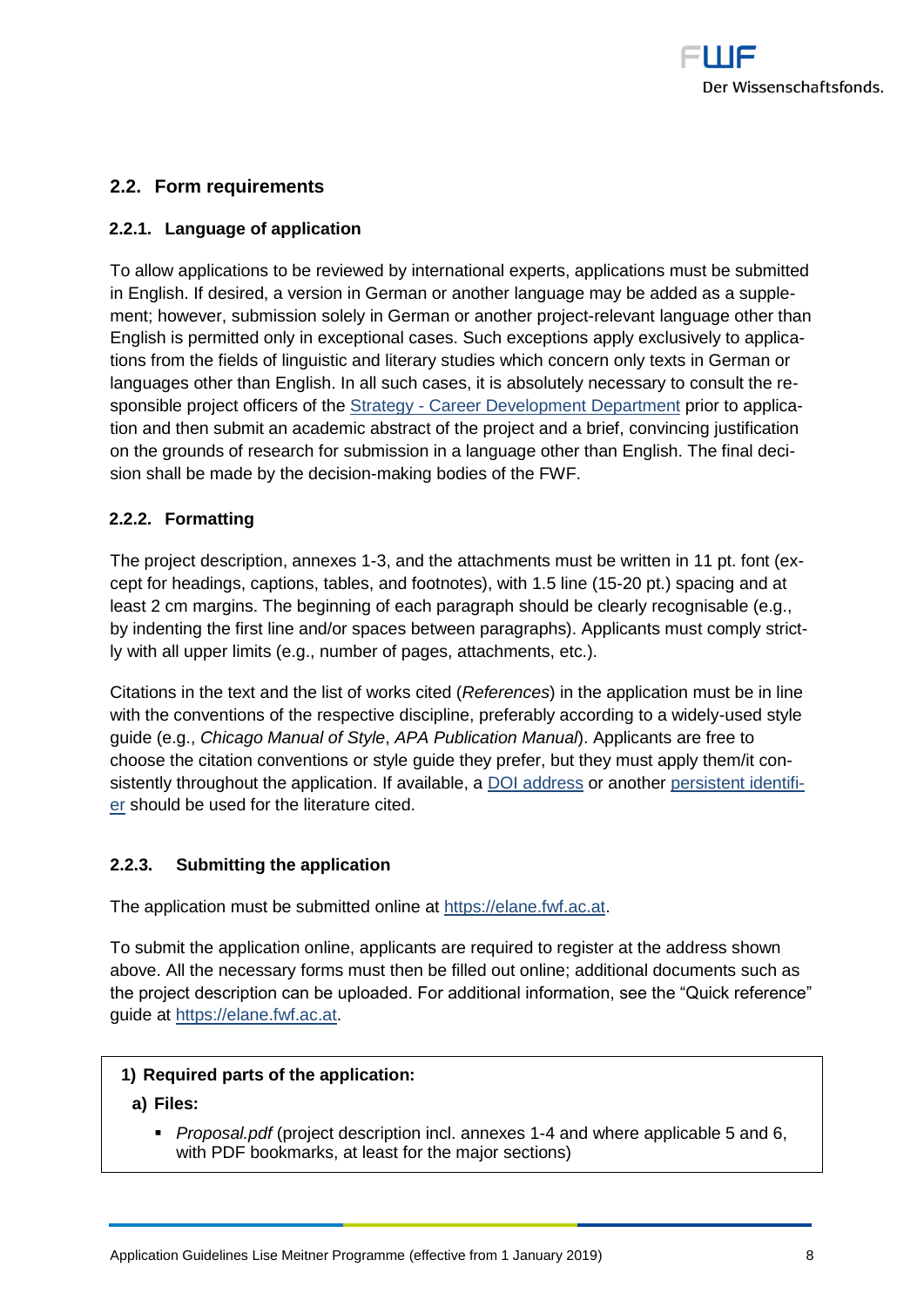**Publication** list.pdf (publication list of the applicant and the co-applicant for the last five years, broken down into peer-reviewed and non-peer-reviewed)

### **b) Forms:**

- Academic abstract in English
- **•** Application form
- Programme-specific data
- Co-authors (mandatory information)
- National and international cooperation arrangements *(optional)*

#### **2) Optional file uploads:**

- *Cover\_Letter.pdf* (= accompanying letter)
- **Negative** list.pdf (= list of reviewers who should be excluded)
- **F** Follow.pdf (= report on results or final report of the previous project in the case of follow-up applications)
- *Overview\_Revision.pdf* (=in the case of resubmission, overview of all changes made in the resubmitted application)
- **Revision.pdf** (=in the case of resubmission, an overall response to all the reviewers or, if preferred, a short response to each reviewer saved in a separate file: *Revision\_A.pdf, Revision\_B.pdf* etc.)

Once the application has been submitted, a [PDF cover sheet](https://www.fwf.ac.at/fileadmin/files/Dokumente/Antragstellung/glossary_application-guidelines.pdf) will be generated. This cover sheet must be signed by hand and stamped by the responsible representative of the applicant's research institute before being sent to the FWF by conventional mail. The application shall not be considered officially submitted until the FWF receives the signed and stamped cover sheet. Alternatively, the signed and stamped cover sheet can be scanned in, signed using the applicant's qualified electronic signature<sup>1</sup> (e.g., mobile phone signature), and sent to the FWF [\(office@fwf.ac.at\)](mailto:office@fwf.ac.at) by e-mail. Please note that a signed and stamped cover sheet is invalid if it does not have a qualified electronic signature.

## <span id="page-8-0"></span>**2.3. Project description and annexes**

<span id="page-8-1"></span>The description of the project must include the following contents:

## **2.3.1. Scientific/scholarly aspects**

Clearly defined aims and hypotheses or research question(s) of the project

<sup>1</sup> For example:<https://www.digital.austria.gv.at/citizen-card-concept>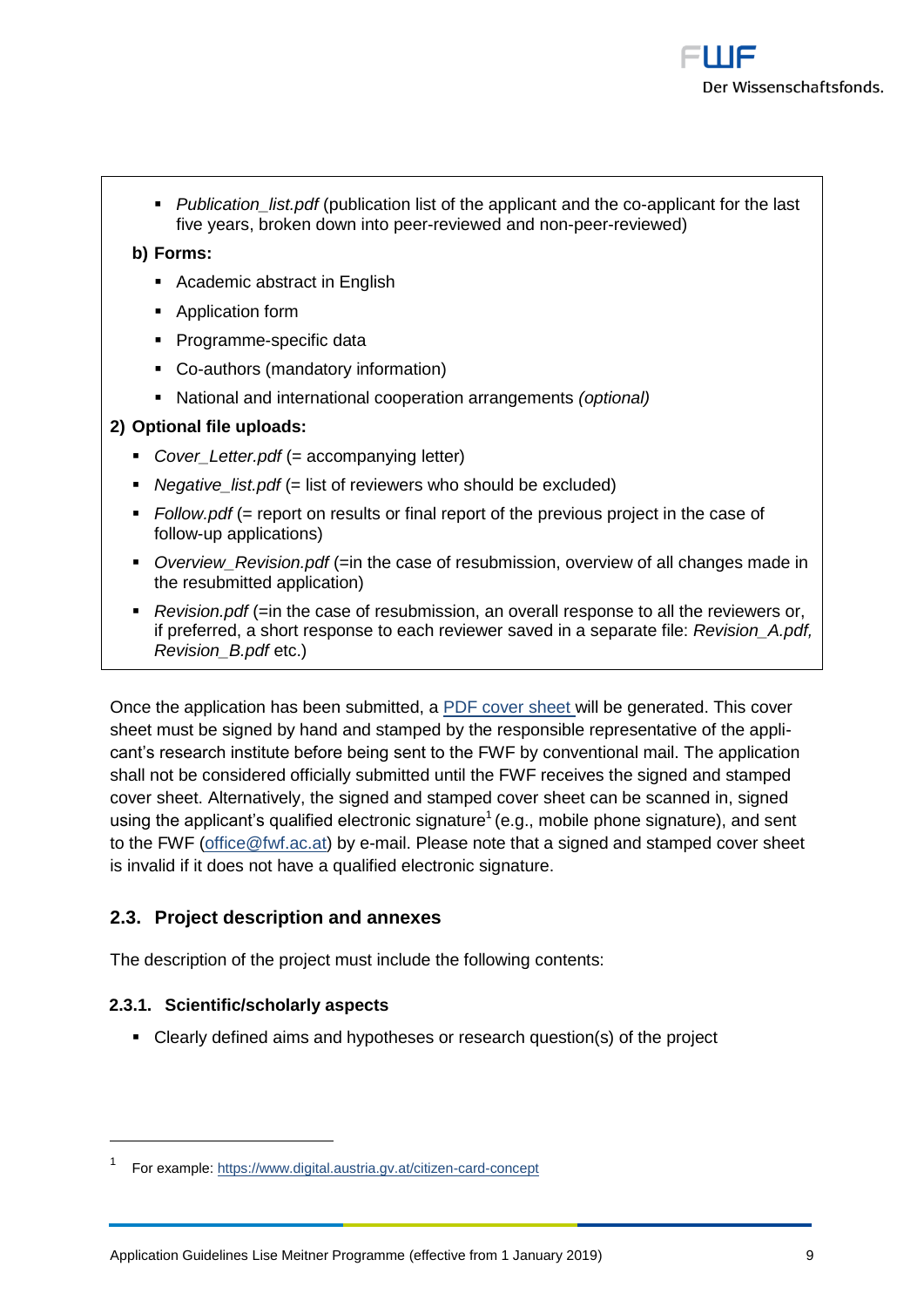

- Description of the project's anticipated level of originality or scientific/scholarly innovation $^2$
- Relevance to international research in the field (international state of research)
- Methods

 $\overline{a}$ 

- Intended [cooperation arrangements](https://www.fwf.ac.at/fileadmin/files/Dokumente/Antragstellung/glossary_application-guidelines.pdf) (national and/or international) as part of the planned project should be explained in the project description. This explanation should specify the people with whom the cooperation arrangement shall take place and the subject of the intended cooperation arrangement(s) or the contribution to the project. All of the national and/or international cooperation arrangements that were stated to be essential in the project description should be listed on the Cooperation arrangements form and be evidenced by a collaboration letter.
- Work plan and timeline
- $\blacksquare$  All potential ethical, safety-related, or regulatory aspects<sup>3</sup> of the submitted project and the planned handling of them must be described in a separate section. This aspect should be addressed briefly in the text even if the applicant believes the project does not raise any ethical issues.
- $\blacksquare$  All potential sex-specific and gender-related aspects<sup>4</sup> in the planned project as well as the planned implementation of these research questions must be described in a separate section. This aspect should be addressed briefly in the text even if the applicant believes the project does not raise any sex-specific and gender-related issues.

## **3) Information on the research institution and career development**

- Justification why this research project should be carried out at this research institution, and what added academic value is to be expected from this collaboration
- **IMPORTANCE OF THE PROTECT FOR THE ACADEMIC AND RESPONSI I** Importance of the applicant and his or her career development

Application or modification of existing methods, technologies, or approaches to new research questions.

- 3 For instance, the European Commission'[s Ethics for Researchers](http://ec.europa.eu/research/participants/data/ref/fp7/89888/ethics-for-researchers_en.pdf) or [The European Code of Conduct for](https://ec.europa.eu/research/participants/data/ref/h2020/other/hi/h2020-ethics_code-of-conduct_en.pdf)  [Research Integrity](https://ec.europa.eu/research/participants/data/ref/h2020/other/hi/h2020-ethics_code-of-conduct_en.pdf) can serve as a guide here*.*
- 4 Positioning and reflecting on the research approaches in the planned for the project in terms of sex-specific and gender-related issues, for instance: Is the research approach likely to produce sex-specific and genderrelated findings? If so, what findings? How and where are these integrated into the research approach? (For information on checking the relevance of sex-specific and gender-related issues to a project, see [https://www.fwf.ac.at/en/about-the-fwf/gender-issues/fix-the-knowledge/fix-the-knowledge-detail/\)](https://www.fwf.ac.at/en/about-the-fwf/gender-issues/fix-the-knowledge/fix-the-knowledge-detail/)

<sup>2</sup> Examples of projects worthy of funding include, among others:

Research on new ideas and/or examination of new research questions,

Application or development of new research methods, new technologies, or original approaches to solving research questions,

Please note that the next logical step or the incremental further development of published data is not considered to be innovative or original.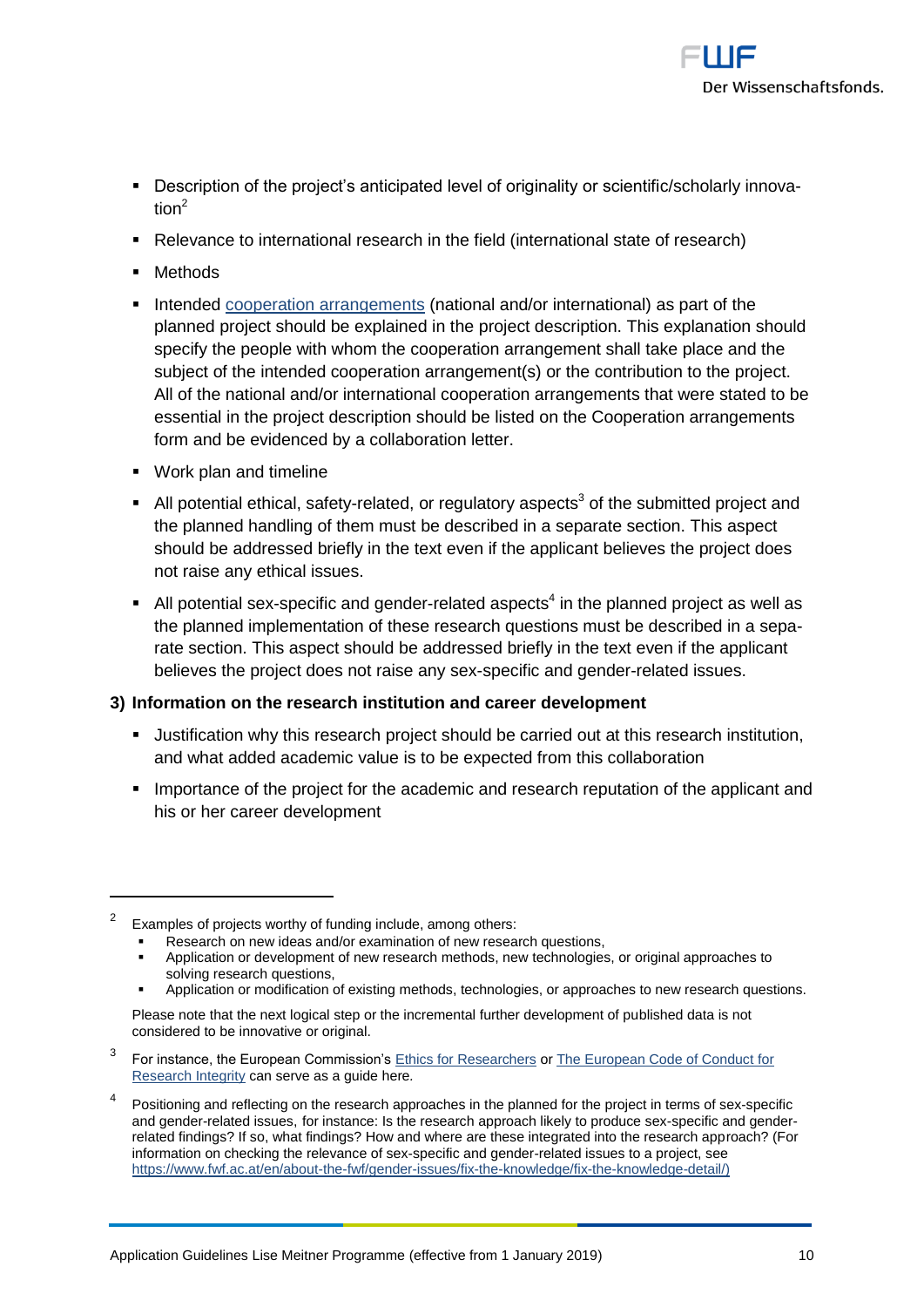

#### <span id="page-10-0"></span>**2.3.2. Annex 1: List of references**

List of literature cited in the application on no more than five pages

#### <span id="page-10-1"></span>**2.3.3. Annex 2: CVs and description of previous research achievements**

The academic CVs and research achievements of the applicant and the co-applicant should be described on no more than three pages per person.

#### *2.3.3.1. Required contents for academic CVs*

- Name and contact details of the person, address of the research institution, and relevant websites. It is also required to provide a publicly available link to a list of all published publications; the use of [ORCID](https://orcid.org/) is expressly recommended for this purpose.
- List of academic milestones and relevant positions held to date (with a brief explanation of any career gaps, if applicable).
- Main areas of research and short statement of the most important scientific/scholarly results achieved to date.

#### *2.3.3.2. Required description of previous research achievements*

- Academic publications<sup>5</sup>: list of no more than ten of the most important published or accepted academic publications (journal articles, monographs, edited volumes, contributions to edited volumes, proceedings, etc.), broken down into a) peer-reviewed publiccations and b) non-peer-reviewed publications. In accordance with the [San Francisco](https://sfdora.org/)  [Declaration on Research Assessment](https://sfdora.org/) (DORA), journal-based metrics like the journal impact factor should not be included.
- Additional research achievements: list of no more than ten of the most important scientific/scholarly research achievements apart from academic publications, such as awards, conference papers, keynote speeches, important research projects, research data, software, codes, preprints, exhibitions, knowledge transfers, science communication, licenses, or patents.

#### <span id="page-10-2"></span>**2.3.4. Annex 3: Career plan**

 $\overline{a}$ 

 Career plan to be signed by the applicant and the co-applicant (no more than two pages). This should contain information about the aims of the programme regarding the applicant's academic development opportunities as well as any potential employment opportunities after the end of the funding period.

<sup>5</sup> Publication lists must include: all authors, complete titles, journal, year, and page numbers. For each publication, either [a DOI address](http://www.doi.org/) or another [persistent identifier](http://en.wikipedia.org/wiki/Persistent_identifier) should be indicated; for publications with more than 20 authors, an "et al." reference can be used.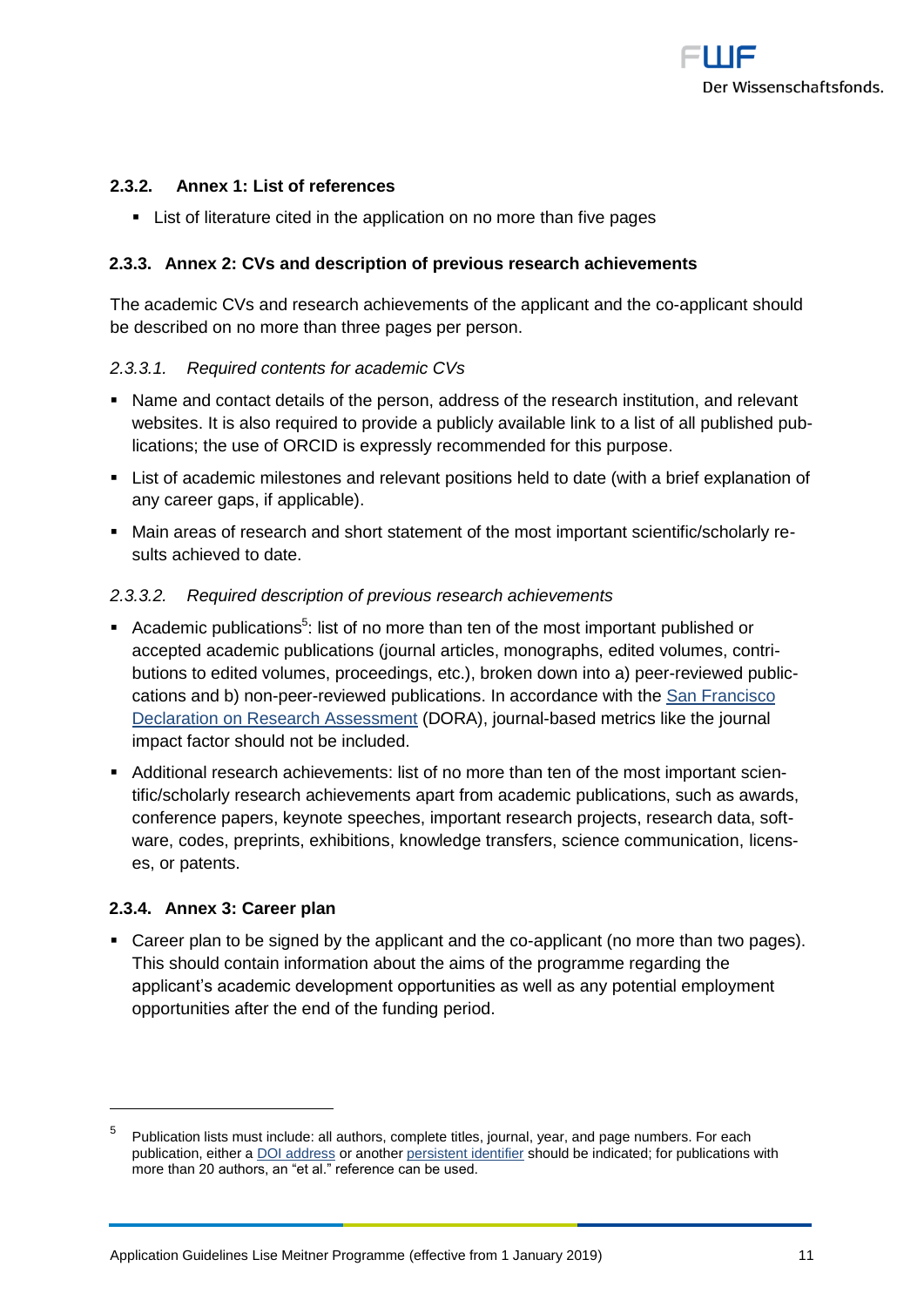

#### <span id="page-11-0"></span>**2.3.5. Annex 4: Co-applicant's letter of recommendation**

- with the signature and letterhead of the research institution providing following information:
	- ‒ importance of the research project to the aims of the programme
	- ‒ justification for selecting the applicant (qualifications, potential career development, and planned support)
	- ‒ description of the expected added value generated for the Austrian research institution by collaborating with the project participants.

#### <span id="page-11-1"></span>**2.3.6. Annex 5: Collaboration letters**

 (where applicable): Confirmations of national and international cooperation partners (collaboration letters, no more than one page) that are stated to be essential in the project description;

#### <span id="page-11-2"></span>**2.3.7. Annex 6: Additional recommendation**

<span id="page-11-3"></span>(optional): one additional letter of recommendation

#### **2.4. Mandatory appendix: Publication list**

 A list of the applicant and the co-applicant of all publications published in the last five years<sup>6</sup> (broken down into peer-reviewed and non-peer-reviewed) should be uploaded (*Publication\_list.pdf*).

This list helps the FWF to determine if there are any potential conflicts of interest with reviewers and thus speeds up the process of identifying reviewers. This list will not be forwarded to the reviewers.

#### <span id="page-11-4"></span>**2.5. Forms**

All required forms must be completed in their entirety. For the application to be legally binding, the FWF requires the cover sheet generated automatically at the end of the submission process including the original signatures and stamps:

- **EXECUTE:** Affirmation of applicant,
- **Declaration on ethical rules,**
- **Affirmation of co-applicant.**
- **Declaration of consent by the applicant's research institution.**
- **Consent of the applicant relating to GDRP**

<sup>6</sup> see footnote 5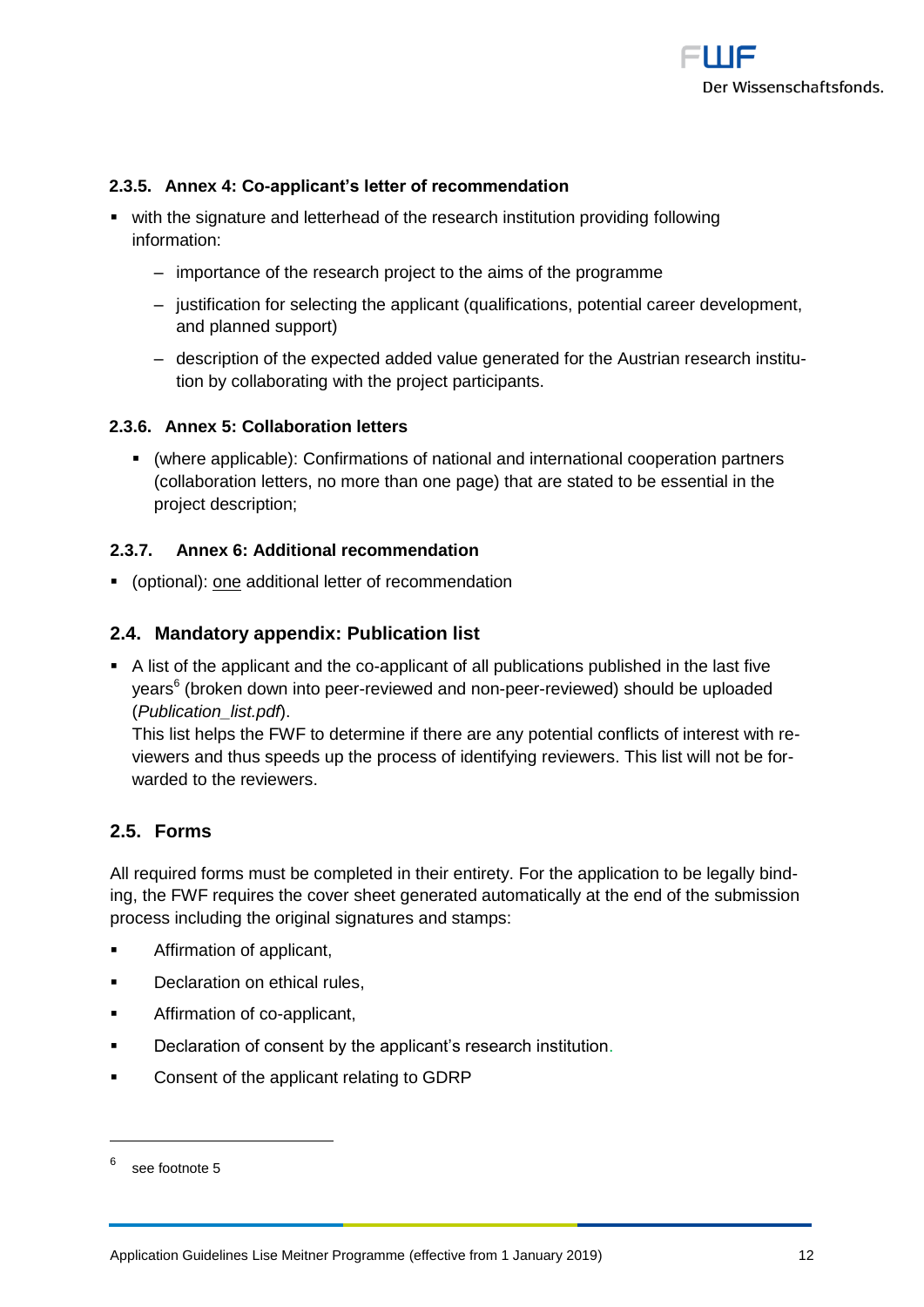

*Co-authors* form: All persons who have made substantial research-related contributions to the conception and writing of the application should be named as co-authors. A brief description of the nature of each contribution should be included; where there are no co-authors, applicants should state this explicitly on the form.

## <span id="page-12-0"></span>**2.6. Additional attachments**

In addition to the project description and the forms, the following attachments should be uploaded, where applicable:

- Cover letter:
- **EXECUTE:** List of reviewers who should be excluded;
- If the project submitted is the continuation of an FWF-funded project, a report on previous results or a final report and a list of publications resulting from the project should be uploaded in the language of the application (no more than six pages);
- For the attachments needed in the case of revising a rejected application (resubmission), see Section 2.7:

It should be noted that any annexes or attachments in addition to the ones mentioned above shall not be considered in further stages of the process (such as further letters of recommendation, publications not yet published).

#### <span id="page-12-1"></span>**2.7. Revising a rejected application ("resubmission")**

A resubmission is defined as the revision of an application which has already been rejected with the same or similar research questions, regardless of the programme category. Where an applicant submits an application on the same or very similar research questions yet does not consider it to be a resubmission but an entirely new project, the applicant must submit a separate accompanying letter to the FWF Office explaining how the research questions have changed. For example, changes in research methods alone are not sufficient for a proposal to qualify as a completely new project. In cases of doubt, the decision-making bodies of the FWF shall decide.

- If the project submitted is a resubmission of a rejected application, the applicant should indicate this at the beginning of the project description (e.g., in a footnote).
- An accompanying letter containing an overview of all changes made in the resubmitted application must be submitted to the FWF; this overview will not be passed on to the reviewers.
- Response(s) to reviews: the applicant can decide whether the response(s) should be passed on to the relevant previous reviewer or all reviewers (see Section 3). These response(s) should address the suggestions and criticism expressed in each review of the previous application and point out the changes made on that basis. Such responses are not necessary in the case of reviews written by persons who are to be excluded from the review process for the resubmitted application. However, such exclusions must be justifi-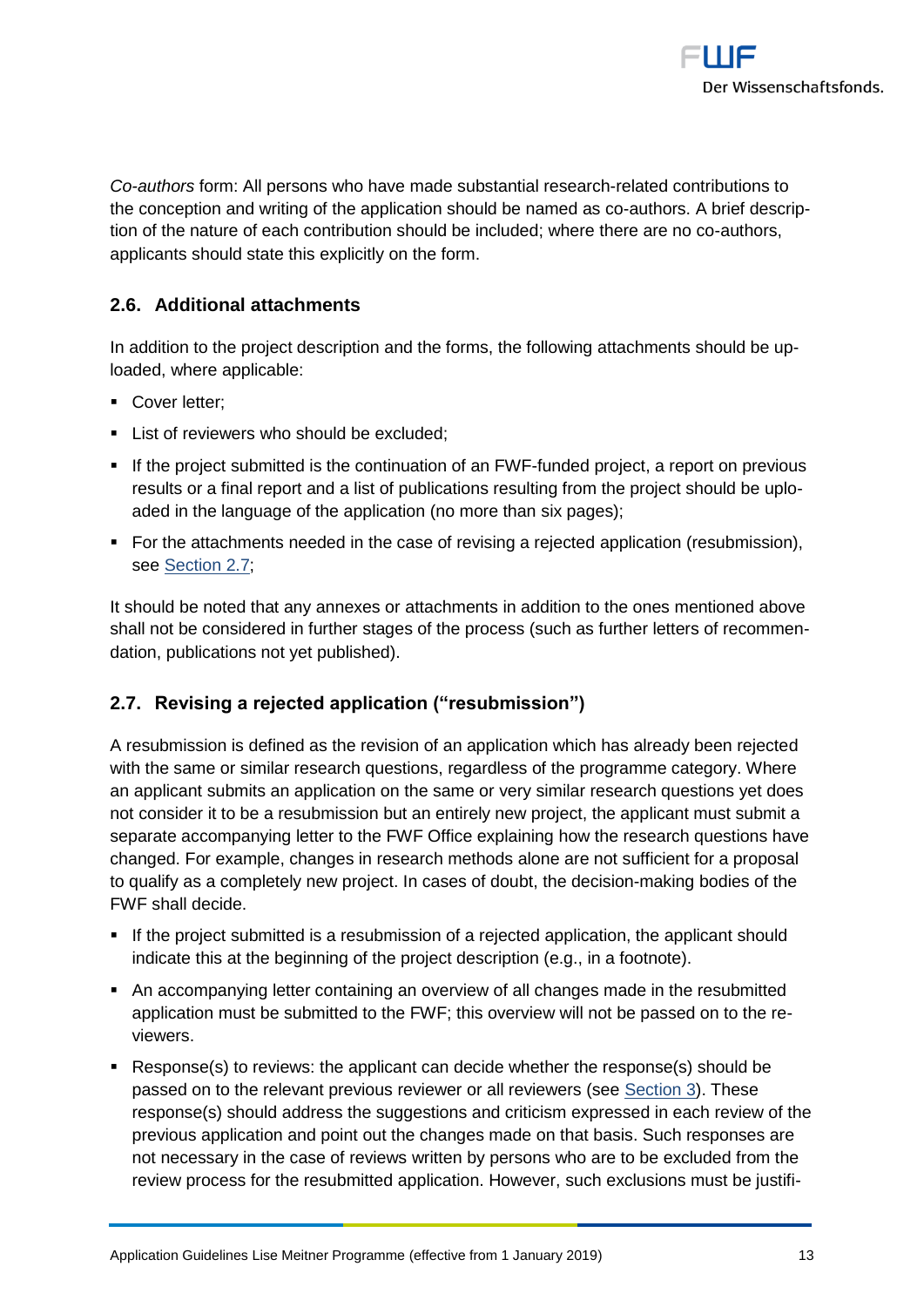

ed and will also be counted toward the list of reviewers who should be excluded for the resubmission.

If all the reviewers are to receive this response, the applicant must submit a document containing an overall response.

If these responses are to be passed on only to the reviewers who were previously involved, the applicant should include a short response to each review in a separate document.

Resubmissions must show changes. In the case of resubmissions of applications that have been rejected for the standardised reasons C3, C4, and C5, the changes need to be substantial (based on the comments in the reviews). If such changes are not made, the application will be returned without review by the decision-making bodies of the FWF.

## <span id="page-13-0"></span>**3. Processing and decision on the application**

The FWF Office undertakes a formal check of the application. A detailed description of the decision-making process, the criteria for selecting international reviewers, detailed rules concerning conflicts of interest and the composition of expert juries and boards can be found in the [General principles of the decision-making procedure.](https://www.fwf.ac.at/en/research-funding/decision-making-procedure/decision-making-procedure/)

The **review process** generally takes about six months. When it is completed, the FWF Board considers the reviews and decides whether the proposal should be supported. The applicant will be informed in writing of the FWF's decision.

At least two reviews are necessary for an application to be approved.

#### *Requests for changes and returning applications without review*

Incomplete applications or those which do not comply with the FWF's regulations or which contain formal errors (in particular, those which exceed the permitted length) will not be processed further by the FWF until the applicant has rectified the problems within a reasonable period of time (generally three weeks). If the problems have not been resolved within this period of time, the decision-making bodies of the FWF will return these proposals without review. Similarly, the decision-making bodies of the FWF will return without review applications that have been previously rejected by the FWF and resubmitted without any relevant revisions.

All applications that conform with the FWF's regulations will be sent for review. The reviewers (generally persons working outside of Austria) will be selected by the members of the FWF Board and confirmed by the decision-making bodies of the FWF.

Once the review process has begun, no more changes can be made to the application.

The most common reasons why applications are returned without review by the decisionmaking bodies of the FWF are (a) that the applicant's track record of publications does not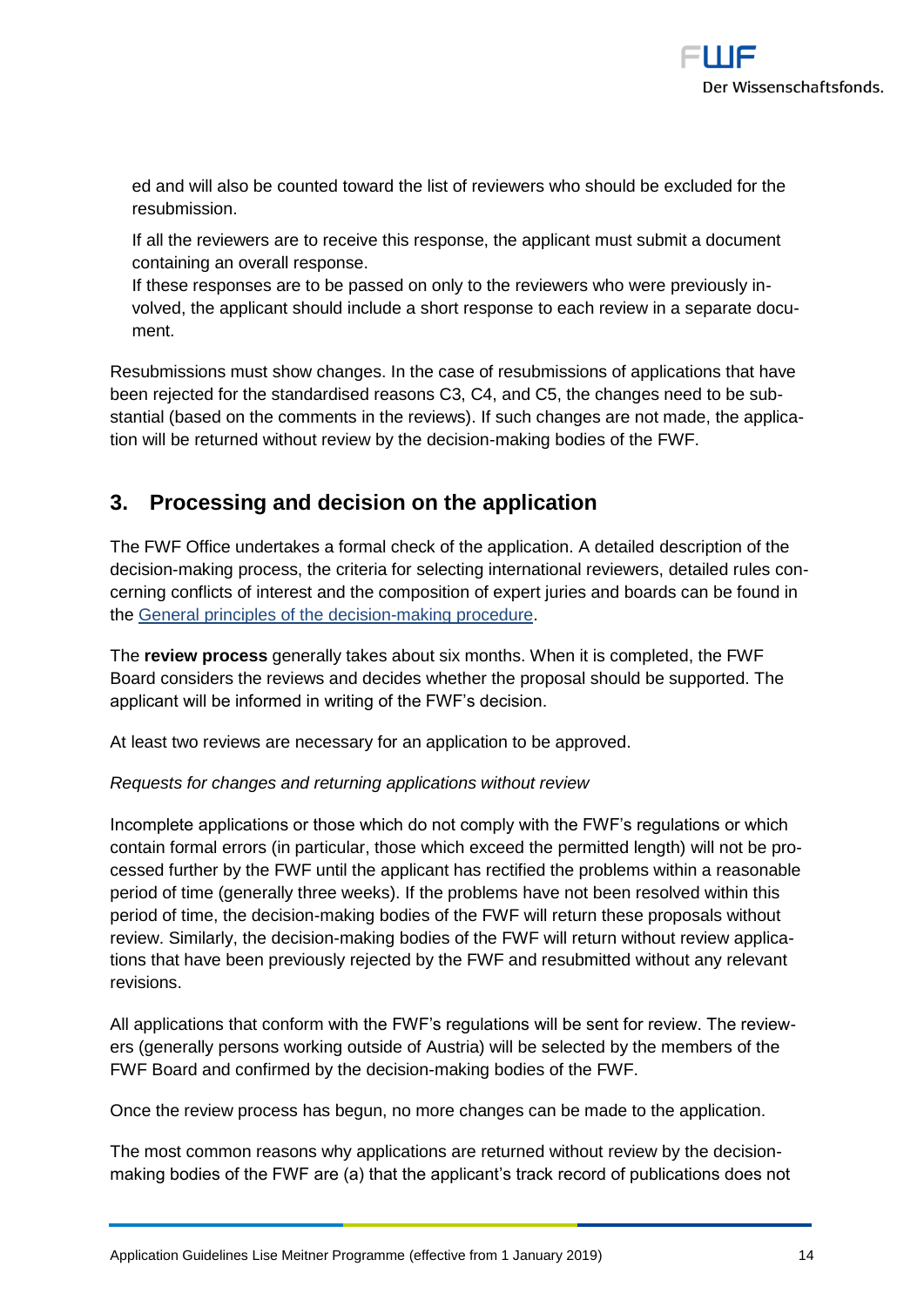

meet the requirements (see Section 1.5) and (b) that the application is missing specific hypotheses or research questions (see Section 2.3).

#### *Reasons for rejection*

The reasons for rejecting a project will be assigned one of five categories (C1–C5) and will be sent to applicants along with the reviews. A detailed description of the categories can be found in the [General principles of the decision-making procedure.](https://www.fwf.ac.at/en/research-funding/decision-making-procedure/decision-making-procedure/)

#### *Resubmissions*

If the application is a resubmission of a previously rejected proposal, the FWF will generally contact those reviewers who provided *constructive* criticism on the previous application. Reviewers who gave entirely positive or negative comments will generally not be contacted for a second review. However, please note that all resubmissions are also evaluated by new reviewers.

#### *Proposal bans*

Applications that are rejected for reason C5 will be barred for 12 months (from the date of the decision) and cannot be resubmitted during that period.

Applications that have been submitted three times and rejected for reasons C3 or C4 (i.e., the original application and the respective resubmissions) are also barred for 12 months (from the date of decision); rejections for reasons C1 or C2 do not count towards this total.

#### *Exclusion of reviewers*

Applicants may include a separate document with a list of reviewers who should not be asked to review the application due to possible conflicts of interest. A detailed description of the FWF's rules concerning conflicts of interests can be found in the [General principles of the](https://www.fwf.ac.at/en/research-funding/decision-making-procedure/decision-making-procedure/)  [decision-making procedure.](https://www.fwf.ac.at/en/research-funding/decision-making-procedure/decision-making-procedure/)

This list may include up to three potential reviewers whom the applicant believes may have conflicts of interests. The list should be accompanied by a brief explanation of the grounds for this belief. If the grounds for exclusion are professionally and technically sound, the FWF will generally fulfil such requests and will exclude those reviewers from the review process.

Please note that the FWF does not wish to receive, nor will it consider a list of possible reviewers from applicants.

## <span id="page-14-0"></span>**4. Legal status**

In the case of approval, a grant agreement will be concluded with the FWF, in which the relevant rules regarding amount of funding, duration, payment, proper use of funds, and reporting are stated in detail.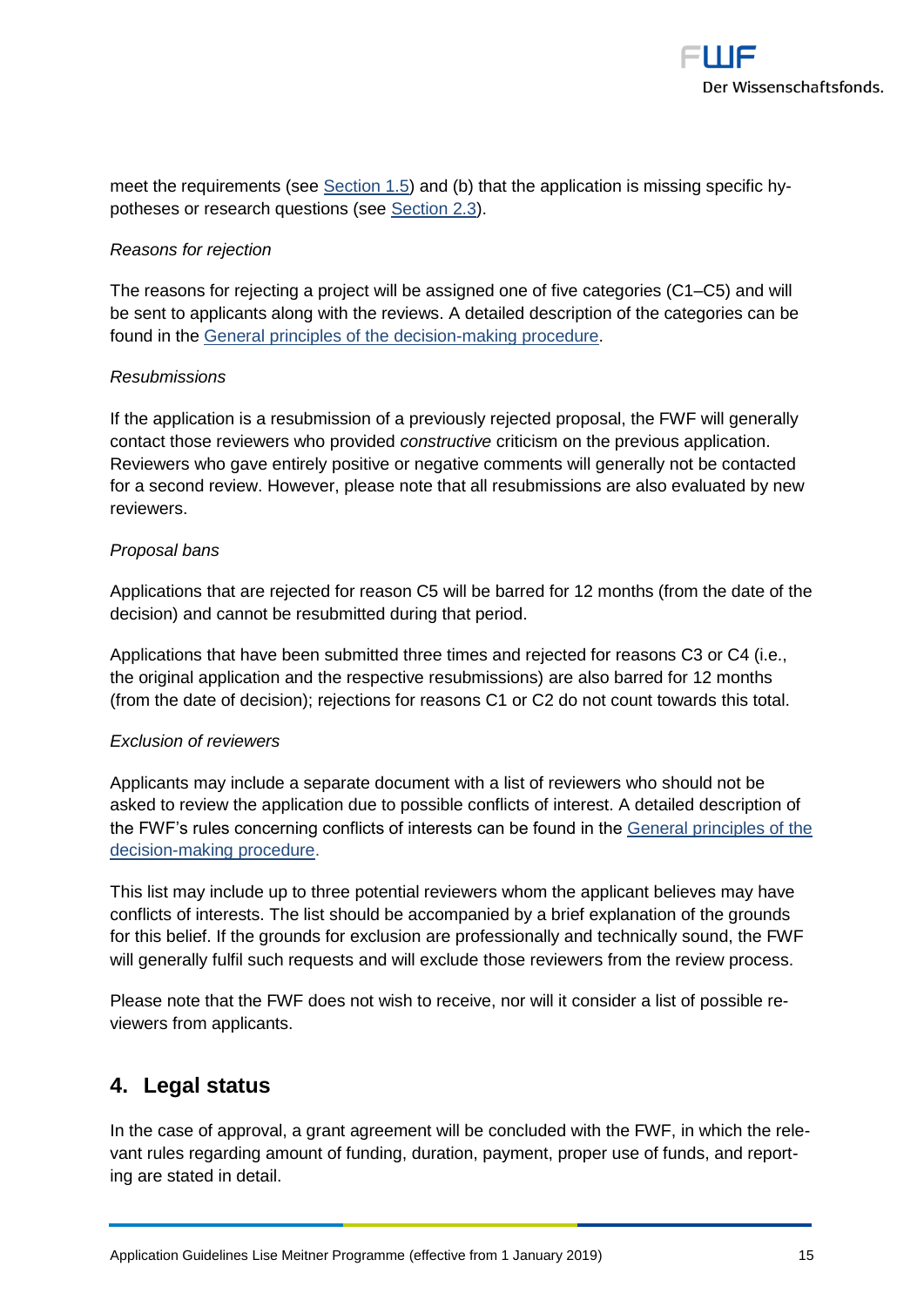

The principal investigator is an employee. Universities according to the 2002 Universities Act (UG 2002) and research institutions that have a relevant agreement with the FWF are the employer; in all other cases, the co-applicant is the employer of the principal investigator. In this case, the co-applicant, as the employer, is responsible to the FWF for compliance with the relevant provisions of labour and social security law.

## <span id="page-15-0"></span>**5. Compliance with legal requirements and standards of research integrity**

The FWF would like to point out that the applicant and the co-applicant must comply (see also the "Declaration on ethical rules" in the cover sheet) with all legal requirements and safety provisions (e.g., Federal Disabilities Act) that apply for his or her project and obtain all the necessary permits (e.g., from the Ethics Commission, the Commission for Animal Experimentation, the Federal Monuments Authority Austria, or the relevant foreign authorities).

Applicants must also comply with the guidelines for [good scientific practice](https://oeawi.at/guidelines/?lang=en) of the Austrian Agency for Research Integrity (ÖAWI) when submitting the application and carrying out the project.

If there is reason to believe that an applicant has failed to comply with these standards, the FWF will arrange for the ombudsperson of the respective research institution or the Austrian [Agency for Research Integrity](https://oeawi.at/) (ÖAWI) to carry out an investigation. The FWF reserves the right to suspend, in part or in whole, any procedures related to applications or ongoing projects until the investigation has been concluded. For more detailed information, see EWF [procedure in cases of suspected scientific misconduct.](https://www.fwf.ac.at/fileadmin/files/Dokumente/Research_Integrity_Ethics/FWF_Verfahren_Research_Misconduct-en.pdf)

## <span id="page-15-1"></span>**6. Publication of project data and results**

The FWF would like to point out that should the project be approved, the FWF will publish on its website a summary of the project in German and English for public relations purposes – which must be sent to the FWF when returning the grant agreement – as well as the amount of funding granted and, on project completion, summaries of the final report of the project. The principal investigator should ensure that these summaries are written in such a way as to rule out any possible restrictions on patent applications arising from the results of the project.

In addition, the FWF requires a data management plan (DMP) for all approved projects. This should also be sent to the FWF when returning the grant agreement. The template for the DMP can be viewed and downloaded at [https://www.fwf.ac.at/en/research-funding/open](https://www.fwf.ac.at/en/research-funding/open-access-policy/research-data-management/)[access-policy/research-data-management/.](https://www.fwf.ac.at/en/research-funding/open-access-policy/research-data-management/)

In presentations and publications of project results (e.g. scholarly publications, research data), applicants must comply with the relevant requirements on acknowledging the FWF as the funding institution and the FWF's [Open Access Policy.](https://www.fwf.ac.at/de/forschungsfoerderung/open-access-policy/https:/www.fwf.ac.at/de/forschungsfoerderung/open-access-policy/)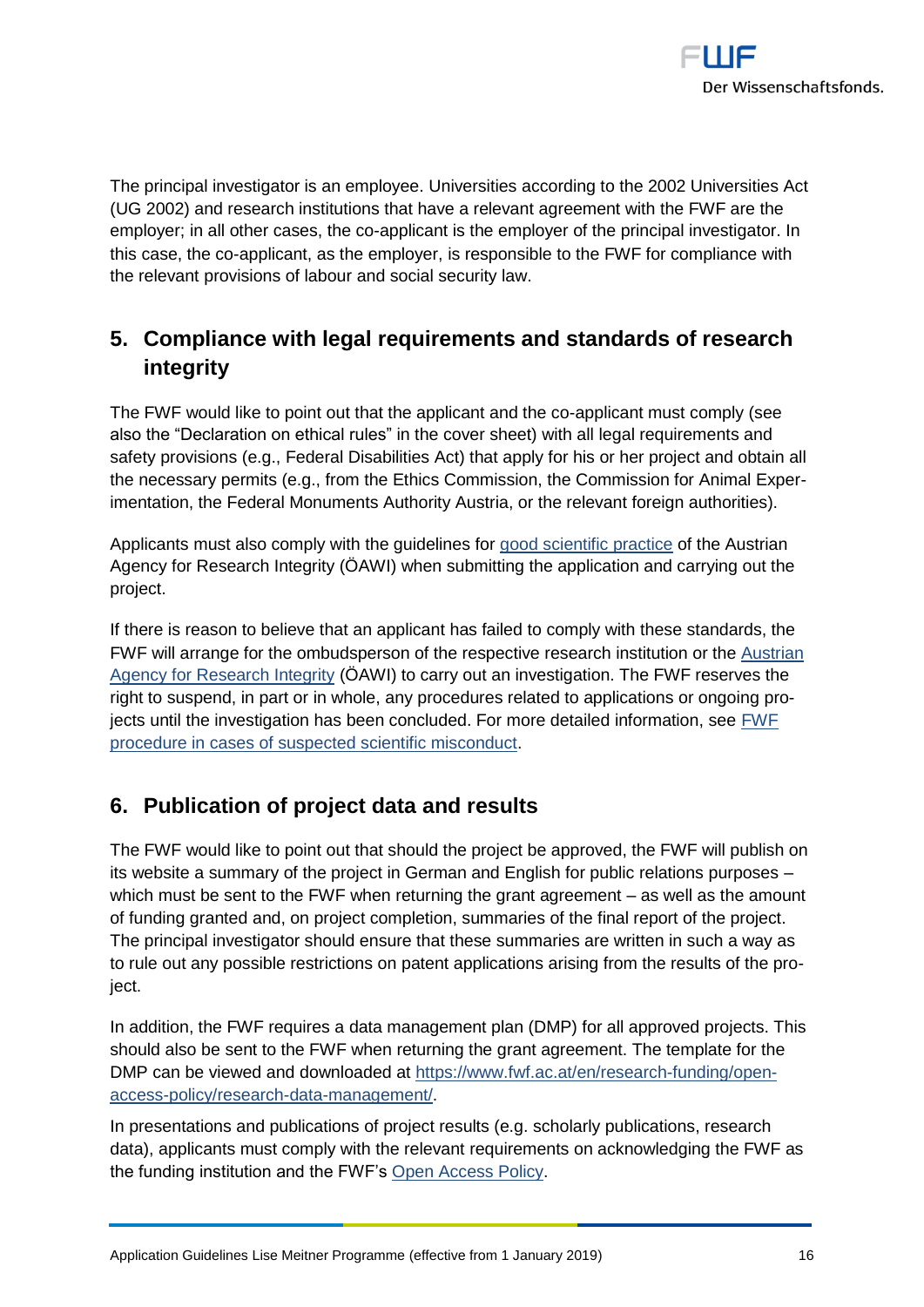

## <span id="page-16-0"></span>**APPENDIX: Notes and questions for reviewers in the Lise Meitner programme<sup>7</sup>**

In all of its programmes, the FWF actively supports equal opportunities and equal treatment. The review of an application must not put applicants at a disadvantage for non-researchrelated reasons such as age, gender, etc. For example, the review of applications should not focus on the applicant's actual age, but on the relation between the applicant's previous research achievements and the length of his/her research career. For the FWF, equal opportunities also means taking into account any unavoidable delays in applicants' research careers that have led to publication gaps, less time spent abroad, etc. (e.g., due to well-founded, extended qualification periods; time spent raising children; long-term illness; caring for relatives; etc.).

In writing your review, please keep in mind that your comments in the first section of the review will be forwarded to the applicant and, where applicable, other reviewers, in an anonymous way.

The FWF would like to point out that the length and the form of the project proposal must fulfil the form requirements<sup>8</sup> of the FWF, and therefore we ask that you keep these restrictions in mind when writing your review.

The FWF is obligated to ensure the best possible use of public-sector funds for basic research according to scientific/scholarly research criteria. We therefore ask you to comment on the following aspects of the application in Section 1a. What are the specific strengths of the project? Does it have weaknesses, and if so, what are they?

## **Section 1a (forwarded to the applicant in its entirety):**

- 1) Level of originality or scientific/scholarly innovation of the application
- 2) Scientific/scholarly quality of the proposal

 $\overline{a}$ 

- 3) Approach/methods and feasibility of the proposal
- 4) Academic qualification of the applicant (based on her/his academic age)
- 5) Academic qualification and suitability of the co-applicant as a mentor as well as the quality (international research reputation) of the research environment

<sup>7</sup> Further information on the FWF's corporate policy and mission or the application guidelines for the Lise Meitner programme can be found on our website at: [\(http://www.fwf.ac.at/de/ueber-den-fwf/leitbild/](http://www.fwf.ac.at/de/ueber-den-fwf/leitbild/) and [https://www.fwf.ac.at/en/research-funding/fwf-programmes/meitner-programme/\)](https://www.fwf.ac.at/en/research-funding/fwf-programmes/meitner-programme/)

<sup>8</sup> Form requirements: Project description incl. figures, tables and abbreviations, no more than 20 pages; list of literature cited, no more than five pages; academic CVs and description of previous research achievements of the project participants incl. the ten most important publications, no more than three pages each.